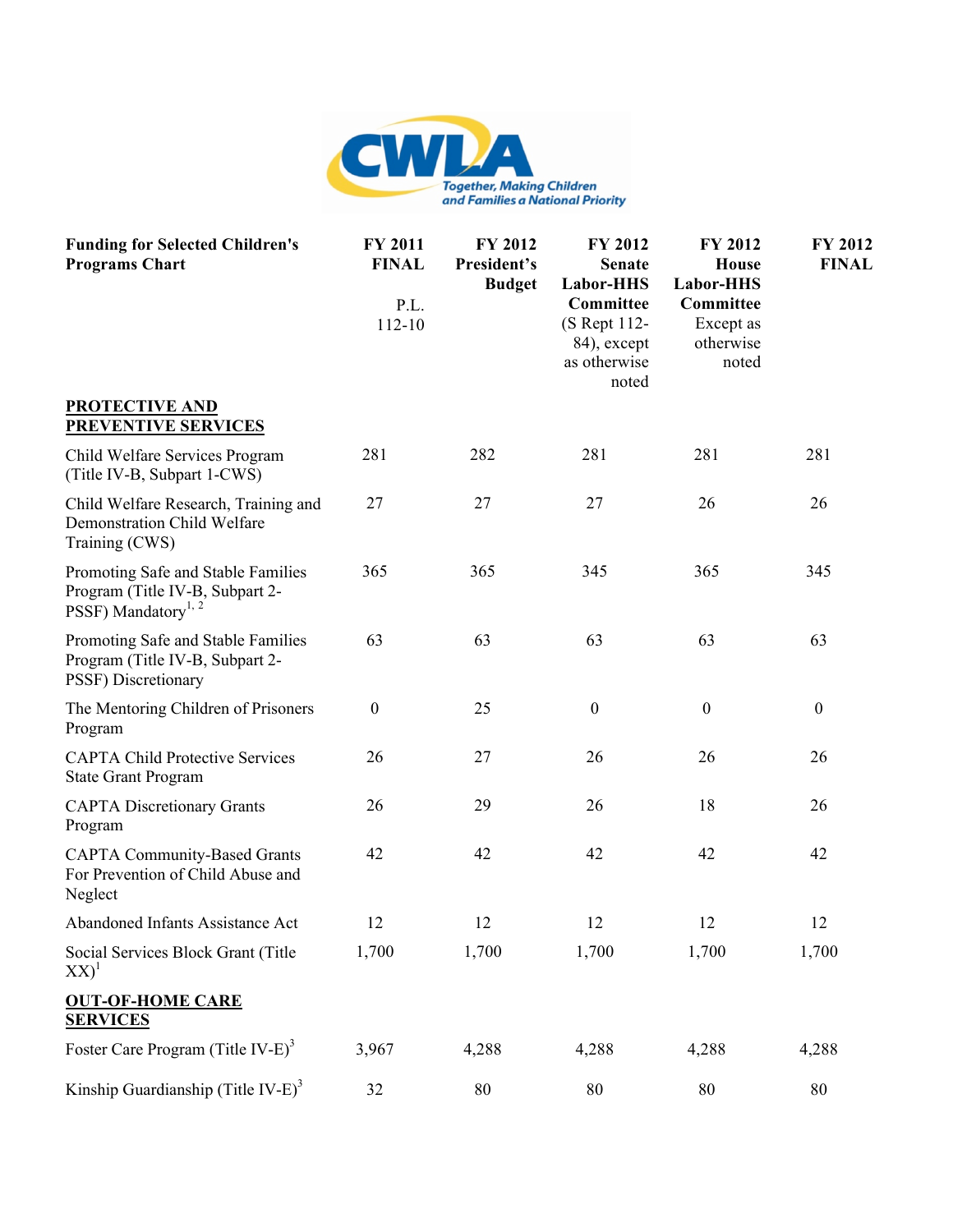| <b>Funding for Selected Children's</b><br><b>Programs Chart</b>                                  | FY 2011<br><b>FINAL</b><br>P.L.<br>112-10 | FY 2012<br>President's<br><b>Budget</b> | FY 2012<br><b>Senate</b><br>Labor-HHS<br>Committee<br>(S Rept 112-<br>84), except<br>as otherwise<br>noted | FY 2012<br><b>House</b><br>Labor-HHS<br>Committee<br>Except as<br>otherwise<br>noted | FY 2012<br><b>FINAL</b> |
|--------------------------------------------------------------------------------------------------|-------------------------------------------|-----------------------------------------|------------------------------------------------------------------------------------------------------------|--------------------------------------------------------------------------------------|-------------------------|
| Family Connection Grants (CWS) <sup>4</sup>                                                      | 15                                        | 15                                      | 15                                                                                                         | 15                                                                                   | 15                      |
| <b>TRIBAL TITLE IV-E</b>                                                                         |                                           |                                         |                                                                                                            |                                                                                      |                         |
| Tribal Title IV-E Technical<br>Assistance <sup>1</sup>                                           | 3                                         | 3                                       | $\overline{3}$                                                                                             | $\overline{3}$                                                                       | 3                       |
| <b>ADOPTION SERVICES</b>                                                                         |                                           |                                         |                                                                                                            |                                                                                      |                         |
| Adoption Assistance Program (Title<br>$IV-E$ <sup>3</sup>                                        | 2,480                                     | 2,495                                   | 2,495                                                                                                      | 2,495                                                                                | 2,495                   |
| <b>Adoption Opportunities Program</b>                                                            | 39                                        | 39                                      | 39                                                                                                         | 39                                                                                   | 39                      |
| Adoption Incentive Payments <sup>5</sup>                                                         | 39                                        | 50                                      | 39                                                                                                         | 39                                                                                   | 39                      |
| <b>EARLY CHILDHOOD</b>                                                                           |                                           |                                         |                                                                                                            |                                                                                      |                         |
| Child Care & Development Block<br>Grant, Discretionary                                           | 2,223                                     | 2,927                                   | 2,223                                                                                                      | 2,223                                                                                | 2,283                   |
| Child Care & Development Block<br>Grant, Mandatory <sup>1, 6</sup>                               | 2,917                                     | 3,417                                   | 2,917                                                                                                      | 2,917                                                                                | 2,917                   |
| <b>Head Start</b>                                                                                | 7,560                                     | 8,100                                   | 7,900                                                                                                      | 8,100                                                                                | 7,984                   |
| Home Visitation <sup>7</sup>                                                                     | 250                                       | 350                                     | 350                                                                                                        | 350                                                                                  | 350                     |
| Race to the Top/Early Learning<br>Challenge Fund <sup>8</sup>                                    | 699                                       | 900                                     | 699                                                                                                        | $\boldsymbol{0}$                                                                     | 550                     |
| Promise Neighborhoods                                                                            | 30                                        | 150                                     | 60                                                                                                         | $\boldsymbol{0}$                                                                     | 60                      |
| <b>Supplemental Nutrition Assistance</b><br>Program for Women, Infants and<br>Children $(WIC)^9$ | 6,734                                     | 7,390                                   | 6,582                                                                                                      | 6,048                                                                                | 6,618                   |
| <b>TEMPORARY ASSISTANCE</b><br><b>FOR NEEDY FAMILIES</b>                                         |                                           |                                         |                                                                                                            |                                                                                      |                         |
| Basic TANF Block Grant <sup>1, 6</sup>                                                           | 16,487                                    | 16,485                                  | 16,485                                                                                                     | 16,485                                                                               | 16,485                  |
| Healthy Marriages and Fatherhood <sup>1, 6</sup>                                                 | 150                                       | 150                                     | 150                                                                                                        | 150                                                                                  | 150                     |
| <b>HEALTH CARE SERVICES</b>                                                                      |                                           |                                         |                                                                                                            |                                                                                      |                         |
| Medicaid <sup>10</sup>                                                                           | 259,933                                   | 269,365                                 | 270,724                                                                                                    | 271,068                                                                              | 270,724                 |
| Children's Health Insurance Program<br>$(CHIP)^{11}$                                             | 9,169                                     | 9,981                                   | 9,981                                                                                                      | 9,981                                                                                | 9,981                   |
| Children's Mental Health Services<br>Program                                                     | 118                                       | 121                                     | 118                                                                                                        | 118                                                                                  | 118                     |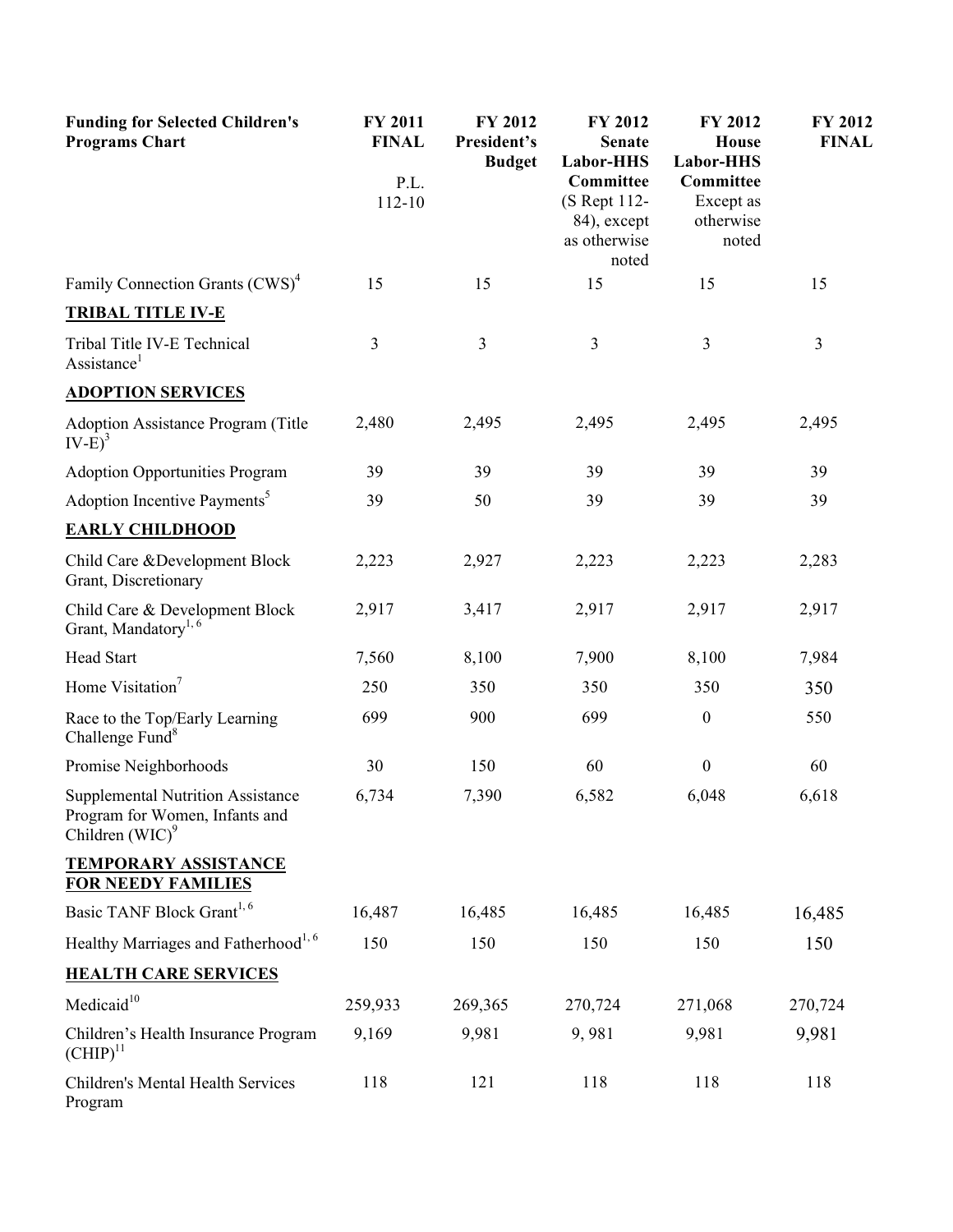| <b>Funding for Selected Children's</b><br><b>Programs Chart</b>                                                             | FY 2011<br><b>FINAL</b> | FY 2012<br>President's<br><b>Budget</b> | FY 2012<br><b>Senate</b><br>Labor-HHS                             | FY 2012<br><b>House</b><br>Labor-HHS         | <b>FY 2012</b><br><b>FINAL</b> |
|-----------------------------------------------------------------------------------------------------------------------------|-------------------------|-----------------------------------------|-------------------------------------------------------------------|----------------------------------------------|--------------------------------|
|                                                                                                                             | P.L.<br>112-10          |                                         | Committee<br>(S Rept 112-<br>84), except<br>as otherwise<br>noted | Committee<br>Except as<br>otherwise<br>noted |                                |
| <b>Community Health Centers</b>                                                                                             | 1,581                   | 2,118                                   | 1,581                                                             | 2,576                                        | 1,581                          |
| Mental Health Block Grant                                                                                                   | 399                     | 435                                     | 399                                                               | 399                                          | 440                            |
| Mental Health Programs of Regional<br>& National Significance                                                               | 338                     | 273                                     | 332                                                               | 184                                          | 276                            |
| Maternal and Child Health Block<br>Grant - Title V                                                                          | 656                     | 654                                     | 606                                                               | 654                                          | 646                            |
| Ryan White Comprehensive AIDS<br>Resources Emergency Act                                                                    | 673                     | 679                                     | 673                                                               | 673                                          | 673                            |
| <b>Healthy Start</b>                                                                                                        | 104                     | 104                                     | 104                                                               | 104                                          | 105                            |
| <b>Individuals with Disabilities</b><br>Education Act: Early Intervention<br>Services Program (Infants &<br>Families)       | 439                     | 489                                     | 444                                                               | 439                                          | 444                            |
| Title X Family Planning Program                                                                                             | 299                     | 327                                     | 299                                                               | $\boldsymbol{0}$                             | 297                            |
| <b>Teen Pregnancy Prevention Grants</b>                                                                                     | 109                     | 110                                     | 113                                                               | 40                                           | 113                            |
| <b>SUBSTANCE ABUSE SERVICES</b>                                                                                             |                         |                                         |                                                                   |                                              |                                |
| <b>Substance Abuse Block Grant</b>                                                                                          | 1,783                   | 1,494                                   | 1,783                                                             | 1,799                                        | 1,804                          |
| <b>Substance Abuse Treatment</b><br>Programs of Regional & National<br>Significance                                         | 406                     | 399                                     | 437                                                               | 363                                          | 402                            |
| <b>Substance Abuse Prevention Grants</b>                                                                                    | 186                     | 74                                      | 186                                                               | $\boldsymbol{0}$                             | 186                            |
| <b>YOUTH SERVICES</b>                                                                                                       |                         |                                         |                                                                   |                                              |                                |
| Independent Living Program (Title<br>$IV-E)^{1}$                                                                            | 140                     | 140                                     | 140                                                               | 140                                          | 140                            |
| <b>Education and Training Vouchers</b>                                                                                      | 45                      | 45                                      | 45                                                                | 45                                           | 45                             |
| Runaway and Homeless Youth<br>Act/Transitional Living Program for<br>Homeless Youth/Reduce Sex Abuse                        | 98                      | 103                                     | 98                                                                | 98                                           | 98                             |
| Grants to Reduce the Sexual Abuse<br>and Exploitation of Runaway,<br>Homeless, and Street Youth (Street-<br>based Services) | 18                      | 18                                      | 18                                                                | 18                                           | 18                             |
| Juvenile Justice and Delinquency                                                                                            | 62                      | $\boldsymbol{0}$                        | 45                                                                | 40                                           | 40                             |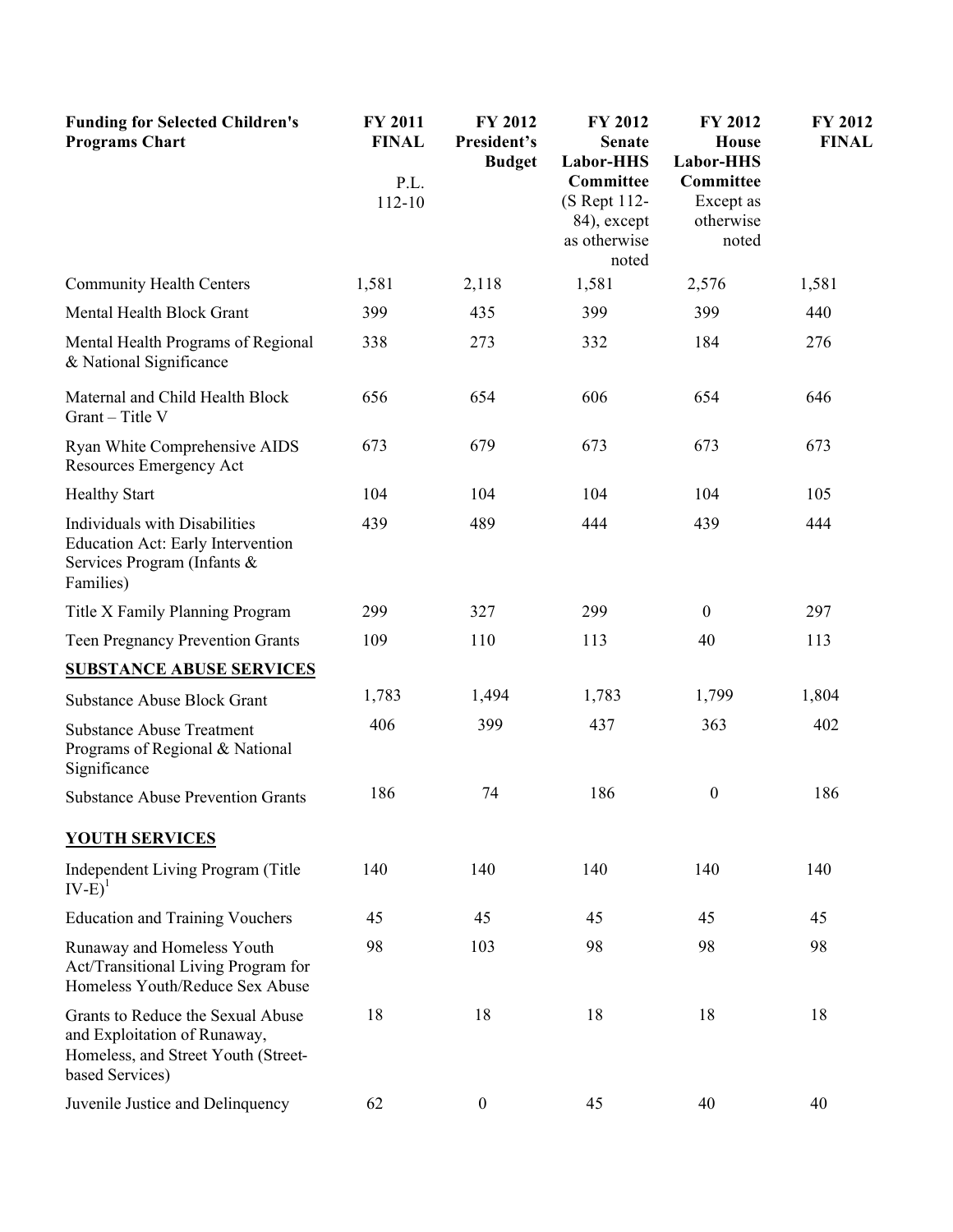| <b>Funding for Selected Children's</b><br><b>Programs Chart</b>                             | FY 2011<br><b>FINAL</b><br>P.L.<br>112-10 | FY 2012<br>President's<br><b>Budget</b> | FY 2012<br><b>Senate</b><br>Labor-HHS<br>Committee<br>(S Rept 112-<br>84), except<br>as otherwise<br>noted | FY 2012<br>House<br>Labor-HHS<br>Committee<br>Except as<br>otherwise<br>noted | FY 2012<br><b>FINAL</b> |
|---------------------------------------------------------------------------------------------|-------------------------------------------|-----------------------------------------|------------------------------------------------------------------------------------------------------------|-------------------------------------------------------------------------------|-------------------------|
| Prevention Act State Formula<br>Grants <sup>12</sup>                                        |                                           |                                         |                                                                                                            |                                                                               |                         |
| Juvenile Accountability Block Grant<br>Program <sup>13</sup>                                | 46                                        | $\boldsymbol{0}$                        | 30                                                                                                         | $\boldsymbol{0}$                                                              | 30                      |
| Juvenile Justice System Incentive<br>Grants $13$                                            | $\boldsymbol{0}$                          | 120                                     | $\boldsymbol{0}$                                                                                           | $\boldsymbol{0}$                                                              | $\boldsymbol{0}$        |
| <b>Local Delinquency Prevention</b><br>Grants-Title $V^{13}$                                | 54                                        | 62                                      | 33                                                                                                         | $\boldsymbol{0}$                                                              | 20                      |
| 21 <sup>st</sup> Century Community Learning<br>Centers                                      | 1,154                                     | 1,266                                   | 1,154                                                                                                      | 1,154                                                                         | 1,154                   |
| Juvenile Mentoring Program <sup>13</sup>                                                    | 83                                        | 45                                      | 55                                                                                                         | 83                                                                            | 78                      |
| Community-Based Prevention <sup>14, 13</sup>                                                | 8                                         | 15                                      | 8                                                                                                          | $\boldsymbol{0}$                                                              | $\boldsymbol{0}$        |
| Gang and Youth Violence<br>Prevention <sup>15, 13</sup>                                     |                                           | 12                                      | 8                                                                                                          | $\boldsymbol{0}$                                                              | $\boldsymbol{0}$        |
| <b>ADDITIONAL RELATED</b><br>PROGRAMS RECENTLY<br><b>TARGETED FOR BUDGET</b><br><b>CUTS</b> |                                           |                                         |                                                                                                            |                                                                               |                         |
| <b>Community Services Block Grant</b><br>(CSBG)                                             | 679                                       | 350                                     | 680                                                                                                        | 679                                                                           | 679                     |
| School Counselors <sup>16</sup>                                                             | 52                                        |                                         | 52                                                                                                         | $\boldsymbol{0}$                                                              | 52                      |

<sup>1</sup> This is a capped entitlement program and the annual funding is automatically fixed by law. <sup>2</sup> In FY11, PSSF was temporarily increased by \$20 million to fund the Court Improvement Program (CIP) at \$30 million (instead of \$10 million) for that year. As a part of the recent IV-B reauthorization (H.R. 2883), the \$30 million for CIP was maintained by transferring \$20 million from the PSSF mandatory baseline. So, H.R. 2883 returns the mandatory authorization to \$345, but \$20 million of that is now reserved for CIP funding.

 $3$  This is an entitlement program, its annual funding is automatically set at the level required to fund the services authorized for eligible persons. Statutory changes in eligibility or benefit levels, as well as changes in the number of eligible persons participating, affect federal outlays. The changes in the FMAP account for the swing in funding levels as well. As more states opt-in to the federal subsidized guardianship program established under the Fostering Connections Act, this number will continue to increase. In addition, the President proposed a \$250 million/year initiative for efforts to reform the child welfare financing system by creating financial incentives to enhance permanency, reduce abuse and neglect, and improve the well-being of vulnerable children.